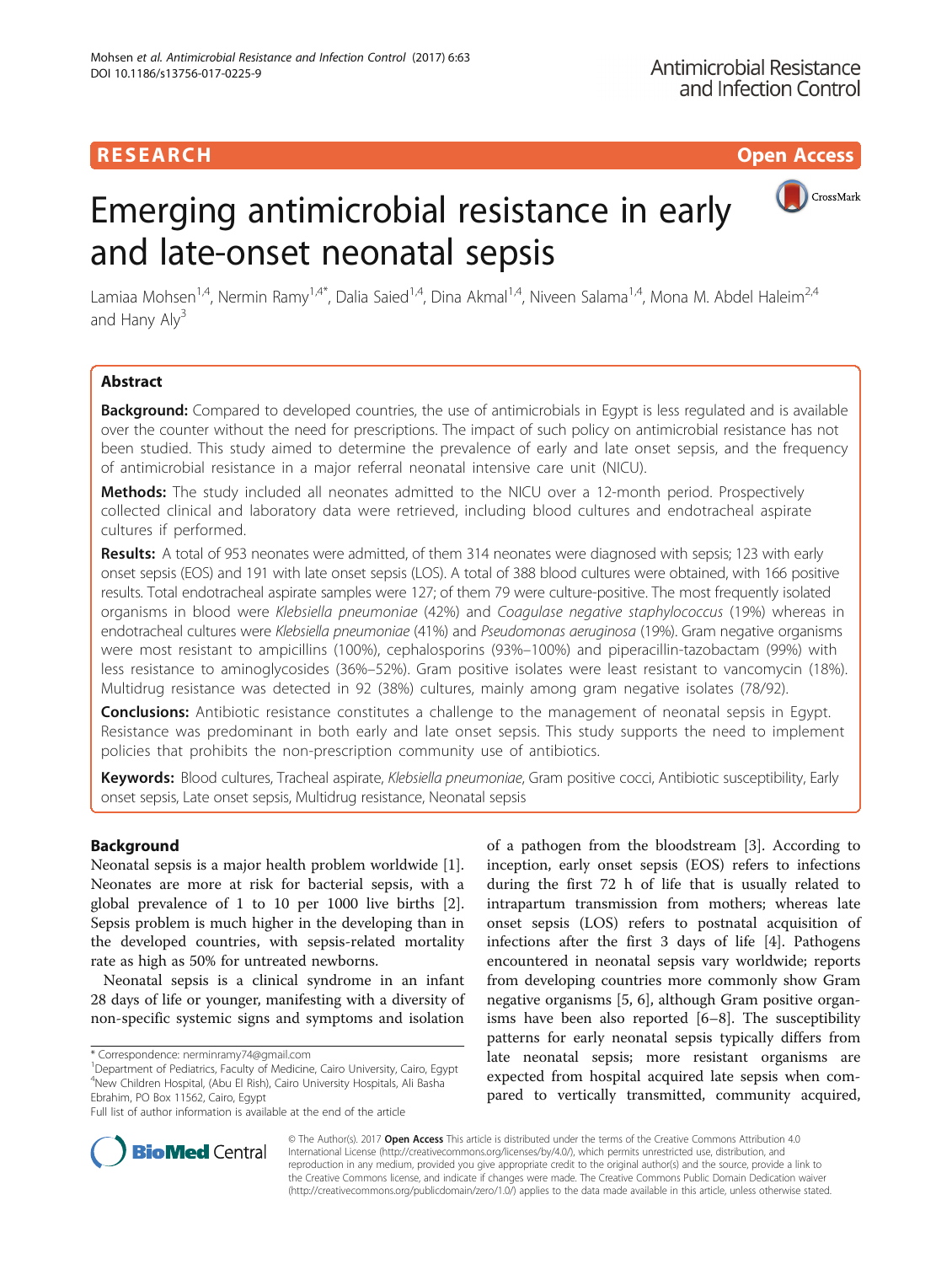early sepsis. However, a report from a developing country showed some resistant organisms to cause early neonatal sepsis [\[9](#page-7-0)]. Resistant organisms can potentially grow in the community with inappropriate use of antibiotics that is typical in some developing countries. Therefore, in this current study, investigators aimed to examine the microbiological patterns of early and late neonatal sepsis and to specify their antibiotic susceptibility.

### Methods

#### Patients

This is a retrospective study of a prospectively collected data at the neonatal intensive care unit (NICU) of Cairo University Children's Hospital in Egypt, conducted over a 12-month- period. The study was approved by the Ethical Committee of the hospital. Infants were included if they were diagnosed with microbiological bacteremia, and/or clinical sepsis that was accompanied by nonmicrobiological laboratory values suggestive of infections. Infants were considered to have sepsis if they had a score of 3 or more of the following hematologic findings: i) abnormal total leucocyte count, ii) abnormal total neutrophil (PMN) count, iii) increased immature PMN count, iv) increased immature to total PMN ratio, v) immature to mature PMN ratio  $\geq$  0.3, vi) platelets count ≤150,000/mm3, and vii) pronounced degenerative changes in PMNs [[10](#page-7-0)]. Infants were classified into two groups according to the timing of sepsis diagnosis: EOS diagnosed ≤72 h of life and LOS diagnosed >72 h of life. Demographic, clinical, and laboratory data were retrieved for all included infants.

#### Infectious control management

All admitted infants received a limited sepsis work up that included complete blood count, C-reactive protein, and blood culture. Empiric parenteral antibiotics were initiated for 3 days while awaiting blood culture results. Sepsis work ups were repeated during hospital stay whenever an infant displayed clinical signs suggestive for sepsis. Infants were considered to have bloodstream infection if they had at least one blood culture positive for organisms known to cause bacteremia [[11\]](#page-7-0). For other organisms that may cause true bacteremia or may represent skin contamination, infection was considered if the same organism was recorded from at least two blood cultures. Endotracheal aspirate (ETA) cultures were occasionally obtained from mechanically ventilated cases if they displayed clinical signs suggestive of ventilator associated pneumonia such as increased oxygen requirement, increased ventilator support settings, worsening radiographic findings, and changes in tracheal aspirate volume, color or consistency.

#### Microbiological sampling

For blood cultures, at least 1 ml of blood sample was obtained from a peripheral vein under aseptic precautions. Blood samples were incubated in blood culture incubator (BACTEC- 9050, Beckton-Dickenson, Franklin Lakes, New Jersey, USA). ETA samples were obtained by direct endotracheal suction of respiratory secretions using sterile endotracheal suction catheters into sterile suction trap.

#### Sample processing

Specimens were processed on arrival to the laboratory. Enriched media used included: blood, MacConkey and chocolate agar plates. These were inoculated, incubated at 37 °C, and examined for growth at 24–48 h. Isolates, if any, were identified by: Gram staining, colony characteristics, and biochemical properties including catalase, DNAse agar, mannitol salt agar, and hemolysis on blood agar plates, for Gram positive isolates, and triple sugar iron (TSI), lysine iron agar (LIA), motility indole, ornithine (MIO), citrate, urease and oxidase for Gram negative bacilli [[12](#page-7-0)]. All media and biochemical reactions were systematically quality controlled according to the standards by the American Type Culture Collection. Antibiotic susceptibility tests were performed by Kerby-Bauer disc diffusion method according to the standards of Clinical and Laboratory Standards Institute (CLSI). The antibiotic discs used represented different groups of antibiotics. The inhibition zones were measured and interpreted according to the CLSI recommendations [[13](#page-7-0)]. Multi drug resistant (MDR) bacteria were defined by resistance to three or more antimicrobial classes [\[14\]](#page-7-0).

#### Statistical analysis

All statistical procedures were performed using the Statistical Package for Social Science (SPSS) for windows version 16.0 (SPSS Inc., Chicago, Illinois, USA). Descriptive analyses were expressed as mean ± standard deviation (SD) for quantitative variables, and percentages (%) for categorical variables. Differences in distribution for categorical variables were done using the Chi square test.

#### Results

Nine hundred fifty three cases were admitted during the study period; of them 314 (32.9%) neonates were diagnosed with sepsis based on clinical signs and/or microbiological laboratory. Early onset sepsis was detected in 123 cases and late onset sepsis in 191 cases. The characteristics of the study population are presented in Table [1.](#page-2-0) Seventy-seven cases were admitted solely for sepsis whereas 237 had other associated morbidities as shown in Table [2.](#page-2-0) Sepsis presented more frequently in males than females (178 vs. 136).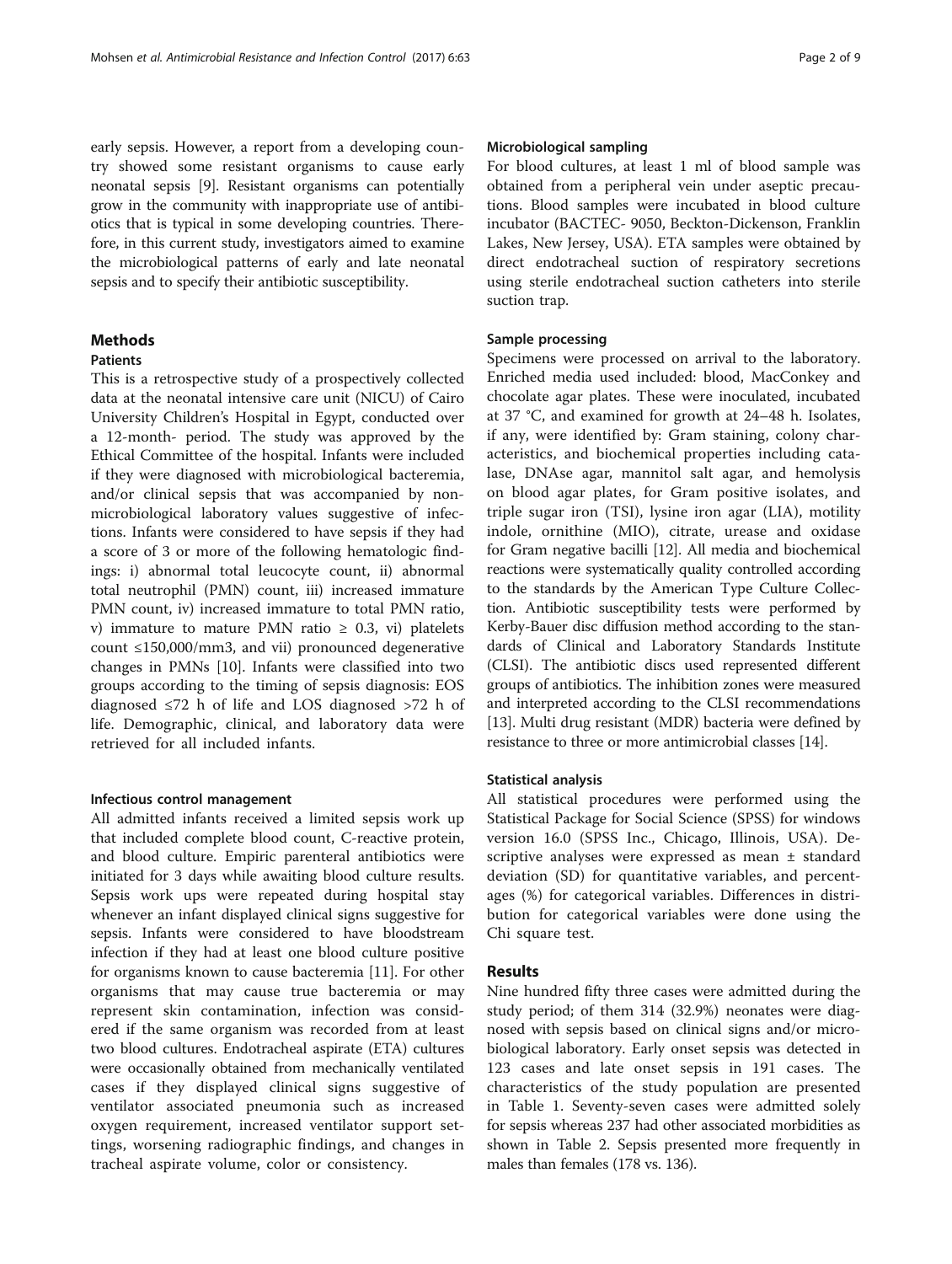| Variable                                           | Early onset sepsis<br>$(n = 123)$ | Late onset sepsis<br>$(n = 191)$ |
|----------------------------------------------------|-----------------------------------|----------------------------------|
| - Gestational age (weeks)                          |                                   |                                  |
| $\leq$ 28 weeks (n) (%)                            | 10 (8.13%)                        | 12 (6.28%)                       |
| > 28–32 weeks (n) (%)                              | 40 (32.52%)                       | 21 (10.99%)                      |
| > 32–36 weeks (n) (%)                              | 32 (26.01%)                       | 43 (22.51%)                      |
| > 36 weeks (n) (%)                                 | 41 (33.33%)                       | 115 (60.20%)                     |
| - Male/Female (n)                                  | 72/51                             | 106/85                           |
| - Age on admission (days)<br>(mean $\pm$ SD)       | $7.41 + 4.1$                      | $9.96 + 9.2$                     |
| - Length of hospital stay(days)<br>(mean $\pm$ SD) | $16.46 + 16.48$                   | $18.68 + 16.61$                  |
| - Outcome (deaths) (n) (%)                         | 38 (30.8%)                        | 32 (16.8%)                       |

<span id="page-2-0"></span>Table 1 Demographic characteristics of the study population

A total of 388 blood specimens were cultured from our 314 septic neonates, with more than one culture obtained from the same case in some occasions, with 166 microbiologically positive cultures; of them 49 cultures for cases with EOS and 117 cultures for cases with LOS. The most common organisms for EOS and LOS were gram negative bacilli (31/49 and 87/117 respectively), mainly Klebsiella pneumoniae spp.  $(n = 20)$ for EOS, and 49 for LOS). Table 3 represents the isolated organisms in the studied population.

A total of 127 endotracheal aspirates (ETA) were obtained during the study period from 58 patients with 79 positive cultures; of them 24 cultures belonged to cases with EOS and 55 with LOS. The most prominent

Table 2 Clinical presentations and diagnoses among studied cases with suspected sepsis

| Clinical manifestation/ diagnosis   | Number (%) |
|-------------------------------------|------------|
| - Poor suckling & sluggish reflexes | 77 (24.5%) |
| - Respiratory distress              | 91 (29.0%) |
| - Pulmonary hypertension            | $3(1.0\%)$ |
| - Meconium aspiration syndrome      | 4 (1.3%)   |
| - Apnea                             | 35 (11.2%) |
| - Congenital heart disease          | $6(1.9\%)$ |
| - Neonatal jaundice                 | 19 (6.1%)  |
| - Neonatal convulsions              | 12 (3.8%)  |
| - Hypoxic ischemic encephalopathy   | 11 (3.5%)  |
| - Neonatal hypoglycemia             | 7(2.2%)    |
| - Multiple congenital anomalies     | 10 (3.2%)  |
| - Low birth weight                  | 10 (3.2%)  |
| - Neonatal Pneumonia                | 15 (4.8%)  |
| - Bleeding tendency or hemorrhage   | 14 (4.5%)  |
| - Total                             | 314(100%)  |

Table 3 Organisms in blood cultures of infants with early and late onset sepsis ( $n = 166$ )

|                           | Blood culture         |                      |             |
|---------------------------|-----------------------|----------------------|-------------|
| Isolated organism         | Early onset<br>sepsis | Late onset<br>sepsis | Total       |
| -Klebsiella pneumoniae    | 20                    | 49                   | 69 (41.56%) |
| -Pseudomonas aeruginosa   | 7                     | 14                   | 21 (12.65%) |
| -Acinetobacter            | 3                     | 10                   | 13 (7.83%)  |
| -CONS                     | 15                    | 16                   | 31 (18.67%) |
| -MRSA                     | $\mathfrak{D}$        | 7                    | 9 (5.42%)   |
| -B streptococci           | 0                     | 4                    | 4 (2.40%)   |
| -Streptococcus pneumoniae | 1                     | $\Omega$             | $1(0.60\%)$ |
| -Staphylococcus aureus    | 0                     | 3                    | $3(1.80\%)$ |
| -Escherichia coli         | 0                     | 4                    | 4 (2.40%)   |
| -Enterobacter             |                       | 7                    | 8 (4.81%)   |
| -Salmonella               | 0                     | 1                    | $1(0.60\%)$ |
| -Stenotrophomonaes        | 0                     | $\mathfrak{D}$       | 2 (1.20%)   |
| -Total                    |                       |                      | 166         |

CONS coagulase negative staphylococci, MRSA methicillin resistant staphylococcus aureus

organisms in ETA cultures were Klebsiella pneumoniae in cases with EOS (22/24) and Pseudomonas aeruginosa (21/55) in LOS cases (Table 4). Organisms isolated from ETA cultures differed from those in blood cultures in 29% of cases.

Antimicrobial sensitivity and resistance patterns were assessed for all 245 isolated bacteria; 166 blood cultures and 79 ETA cultures. Tables [5](#page-3-0) and [6](#page-4-0) present the susceptibility patterns of gram negative bacilli and gram positive cocci respectively. Gram negative bacilli showed highest resistance to ampicillins (ampicillin- sulbactam, 100% and amoxicillin-clavulanate, 97%), cephalosporins (cefotaxime, 93%, ceftazidime, 96%, cefoperazone, 95%, ceftriaxone, 99%, cefuroxime, 100%), and piperacillin-

Table 4 Organisms isolated in endotracheal aspirate cultures of infants ( $n = 79$ )

|                         | ETA culture |
|-------------------------|-------------|
| Isolated organism       | Total       |
| -Klebsiella Pneumoniae  | 36 (45.6%)  |
| -Pseudomonas aeruginosa | 23 (29.1%)  |
| -Acinetobacter          | 11 (13.9%)  |
| -Escherichia coli       | 2(2.5%)     |
| -Fnterobacter           | $4(5.1\%)$  |
| $-CONS$                 | 2(2.5%)     |
| -Staphylococcus aureus  | 1(1.3%)     |
| Total                   | 79          |

CONS coagulase negative staphylococci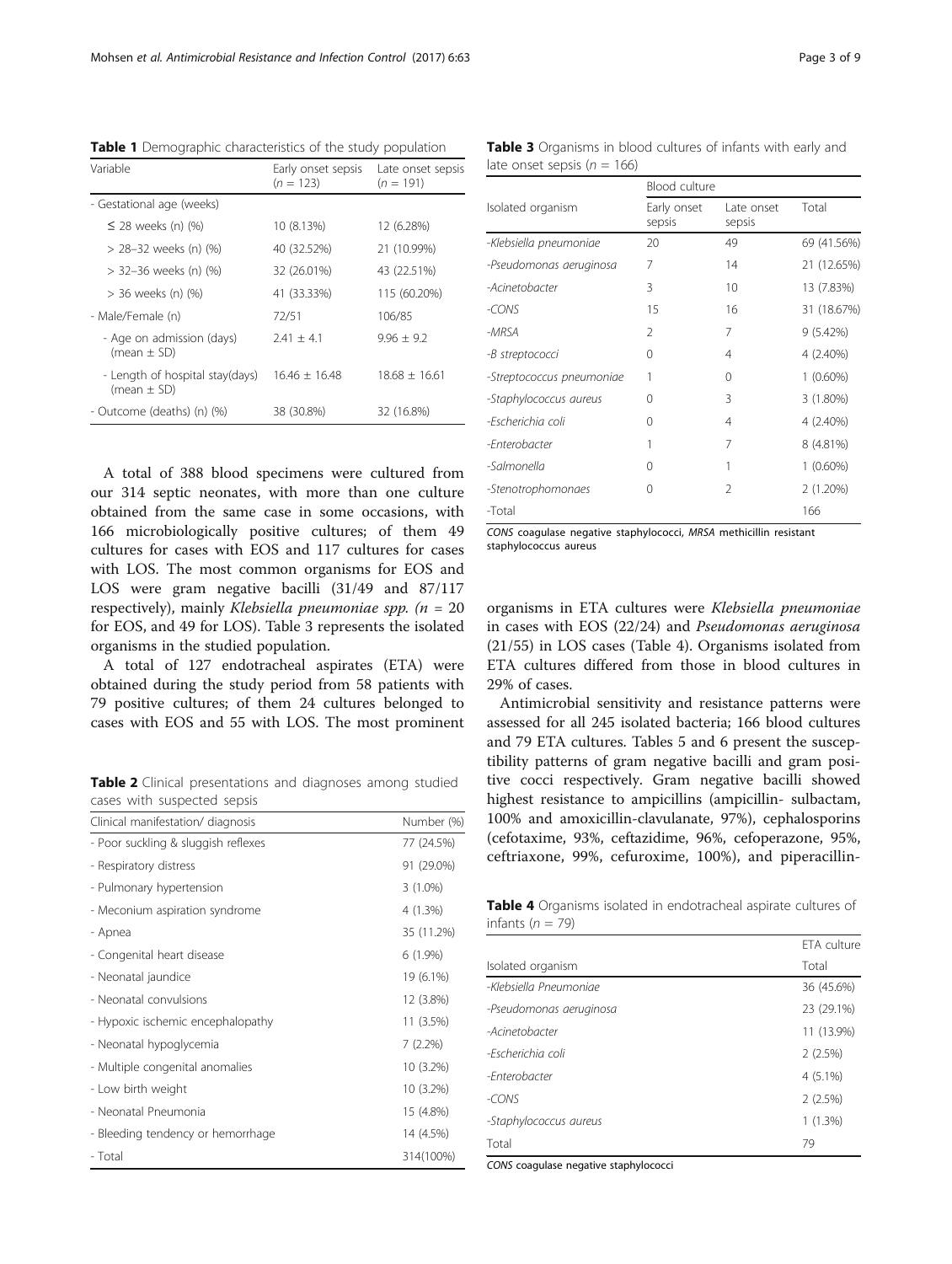<span id="page-3-0"></span>

| Table 5 Resistance of gram negative bacilli to various antimicrobials                                                       |                          |           |                 |             |                             |                    |               |                                           |           |                                           |                             |
|-----------------------------------------------------------------------------------------------------------------------------|--------------------------|-----------|-----------------|-------------|-----------------------------|--------------------|---------------|-------------------------------------------|-----------|-------------------------------------------|-----------------------------|
| Organism (number)                                                                                                           | Ampicillin-<br>sulbactam | Amikacin  | Cefotaxime      | Ceftazidime | Imipenem                    | Vancomycin         | Ciprofloxacin | Clindamycin                               |           | Rifampicin                                | Piperacillin-<br>tazobactam |
| K(105)                                                                                                                      | 105(100%)                | 45(43%)   | 103 (98.1%)     | 05(100%)    | 22(21%)                     | $\frac{1}{2}$      | 48(45.7%)     | $\frac{\circ}{\mathbb{Z}}$                |           | $\frac{\circ}{\mathbb{Z}}$                | 103(98.1%)                  |
| Pseudomonas (44)                                                                                                            | 44(100%)                 | 12(27.3%) | .6%)<br>39(88.  | 41(93.2%)   | 17(38.6%)                   | $\supseteq$        | 22(50%)       | g                                         |           | g                                         | 44(100%)                    |
| Acinetobacter (24)                                                                                                          | 24(100%)                 | 8(33.3%)  | 1.3%)<br>20(83. | 21(87.5%)   | 9(37.5%)                    | $\frac{1}{2}$      | 8(33.3%)      | $\frac{\textcircled{\}}{\textcircled{\}}$ |           |                                           | 24(100%)                    |
| Salmonella (1)                                                                                                              | 1(100%)                  | 1(100%)   | 1(100%)         | 1(100%)     |                             | $\frac{1}{2}$      |               | $\frac{\textcircled{\}}{\textcircled{\}}$ |           | ₽                                         | 1(100%)                     |
| $E$ coli (6)                                                                                                                | 6(100%)                  | 1(16.7%)  | 4(66.7%)        | 5(83.3%)    |                             | $\frac{\Omega}{Z}$ | 2(33.3%)      | $\frac{\textcircled{\}}{\textcircled{\}}$ |           | $\frac{\textcircled{\}}{\textcircled{\}}$ | 6(100%)                     |
| Enterobacter (12)                                                                                                           | 12(100%)                 | 3(25%)    | 12(100%)        | 12(100%)    | 2(16.7%)                    | $\supseteq$        | 5(41.7%)      | $\frac{\textcircled{\}}{\textcircled{\}}$ |           | $\frac{\Omega}{Z}$                        | 12(100%)                    |
| Stenotrophomonas(2)                                                                                                         | 2(100%)                  |           | 2(100%)         | 2(100%)     | 1(50%)                      | $\supseteq$        | 2(100%)       | $\frac{\circ}{\circ}$                     |           | $\frac{\Omega}{Z}$                        | 2(100%)                     |
|                                                                                                                             | Gentamicin               | Meropenem | Cefoperazone    | Cefepime    | Amoxicillin-<br>clavulanate | Ceftriaxone        | Cotrimoxazole | Erythromycin                              | Cefoxitin | Levofloxacin                              | Cefuroxime                  |
| KI (105)                                                                                                                    | 63(60%)                  | 34(32.4%) | 103(98.1%)      | 86(81.9%)   | 101(96.2%)                  | 103(98.1%)         | 86(81.9%)     | $\frac{\Omega}{Z}$                        | 82(78.1%) | 25(24%)                                   | 105(100%)                   |
| Pseudomonas (44)                                                                                                            | 21(47.7%)                | 20(45.5%) | .6%)<br>39(88.  | 28(63.6%)   | 43(97.7%)                   | 44(100%)           | 37(84.1%)     | $\frac{\Omega}{Z}$                        | 38(86.4%) | 8(18%)                                    | 44(100%)                    |
| Acinetobacter (24)                                                                                                          | 7(29.2%)                 | 10(41.7%) | 5%)<br>21(87.   | 14(58.3%)   | 24(100%)                    | 24(100%)           | 19(79.2%)     | $\frac{\textcircled{\}}{\textcircled{\}}$ | 6(66.7%)  | 7(29%)                                    | 24(100%)                    |
| Salmonella (1)                                                                                                              | 1(100%)                  |           | 1(100%)         | 1(100%)     | 1(100%)                     | 1(100%)            |               | $\frac{\circ}{\mathbb{Z}}$                | 1(100%)   |                                           | 1(100%)                     |
| $E$ coli $(6)$                                                                                                              | 1(16.7%)                 |           | 6(100%)         | 5(83.3%)    | 6(100%)                     | 6(100%)            | 2(33.3%)      | $\frac{0}{2}$                             | 2(33.3%)  | 1(17%)                                    | 6(100%)                     |
| Enterobacter(12)                                                                                                            | 8(66.7%)                 | 4(33.3%)  | 12(100%)        | 8(66.7%)    | 1(91.7%)                    | 12(100%)           | 10(83.3%)     | $\frac{\Omega}{Z}$                        | 11(91.7%) | 3(25%)                                    | 12(100%)                    |
| Stenotrophomonas(2)                                                                                                         | $\circ$                  | 1(50%)    | 2(100%)         | 2(100%)     | 2(100%)                     | 2(100%)            | 2(100%)       | $\frac{\circ}{\circ}$                     | 1(50%)    | 2(100%)                                   | 2(100%)                     |
| ND Sensitivity was not done, E coli Escherichia coli, Klebsiella Klebsiella pneumoniae, Pseudomonas Pseudomonaas aeruginosa |                          |           |                 |             |                             |                    |               |                                           |           |                                           |                             |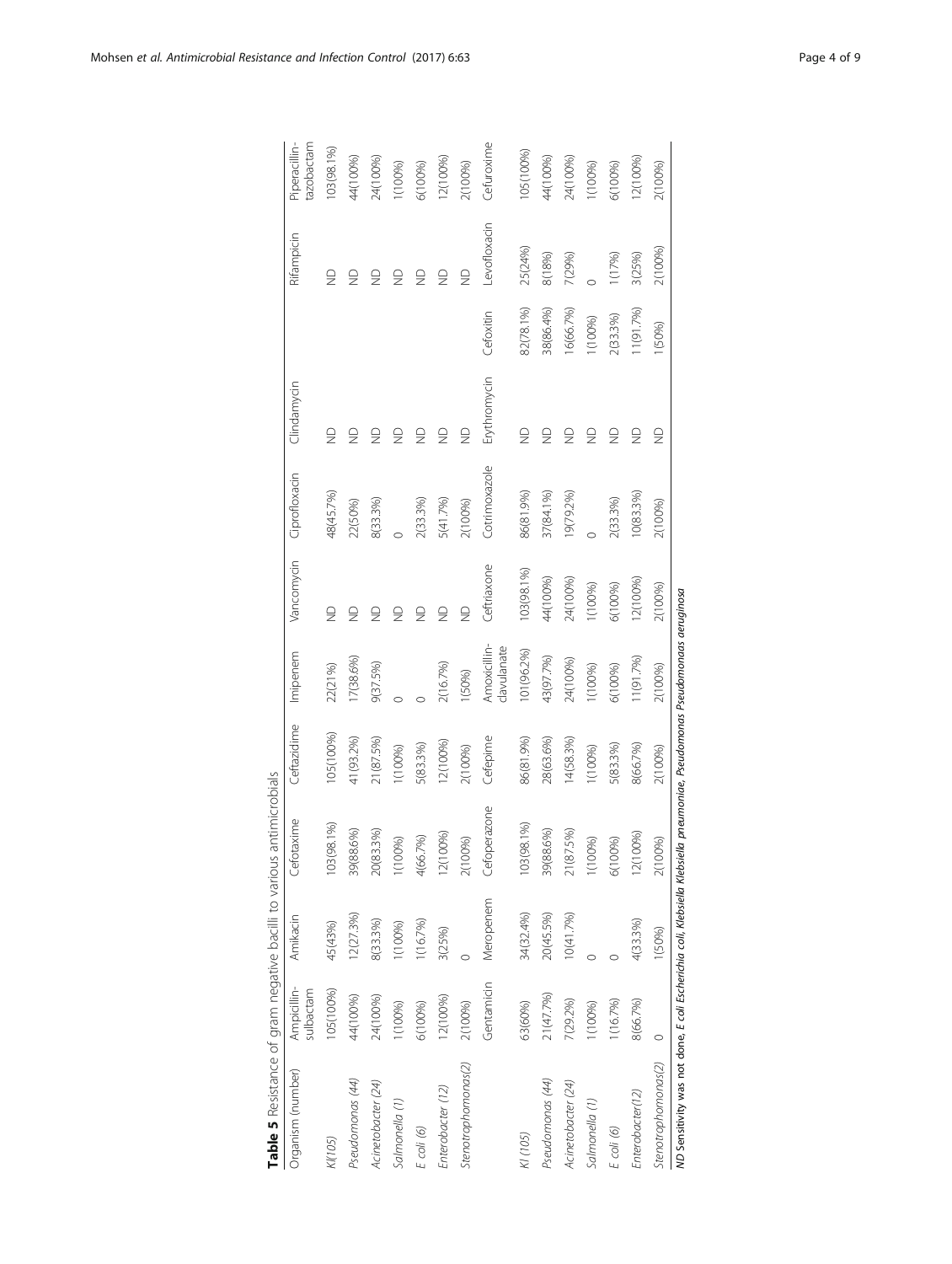<span id="page-4-0"></span>

| Table 6 Resistance of gram positive cocci to various antimicrobials |                          |           |              |             |                             |             |                                                                                                         |              |               |             |                            |
|---------------------------------------------------------------------|--------------------------|-----------|--------------|-------------|-----------------------------|-------------|---------------------------------------------------------------------------------------------------------|--------------|---------------|-------------|----------------------------|
| Organism (number)                                                   | Ampicillin-<br>sulbactam | Amikacin  | Cefotaxime   | Ceftazidime | Imipenem                    | Vancomycin  | Ciprofloxacin                                                                                           | Clindamycin  | Polymyxin     | Rifampicin  | azobactam<br>Piperacillin- |
| CONS (33)                                                           | 33(100%)                 | 16(48.5%) | 31(93.9%)    | 31(93.9%)   | 28(84.8%)                   | 8(24.2%)    | 25(75.8%)                                                                                               | 18(55%)      | $\frac{1}{2}$ | 15(46%)     | 33(100%)                   |
| MRSA (9)                                                            | 9(100%)                  | 3(33.3%)  | 9(100%)      | 9(100%)     | 8(88.9%)                    |             | 8(88.9%)                                                                                                | 3(33%)       |               | 3(33%)      | 9(100%)                    |
| B streptococcus (4)                                                 | 4(100%)                  | 2(50%)    | 3(75%)       | 3(75%)      | 2(50%)                      | 1(25%)      | 3(75%)                                                                                                  | 3(75%)       |               | 4(100%)     | 4(100%)                    |
| St. pneumonie (1)                                                   | 1(100%)                  | (100%)    | 1(100%)      | (100%)      | (100%)                      |             |                                                                                                         | (100%)       |               | (100%       | (100%)                     |
| Staph aureus (4)                                                    | 4(100%)                  | 3(75%)    | 4(100%)      | 4(100%)     | 4(100%)                     |             | 3(75%)                                                                                                  | 2(50%)       |               | 2(50%)      | 4(100%)                    |
|                                                                     | Gentamicin               | Meropenem | Cefoperazone | Cefepime    | Amoxicillin-<br>clavulanate | Ceftriaxone | Cotrimoxazole                                                                                           | Erythromycin | Cefoxitin     | evofloxacin | Cefuroxime                 |
| CONS (33)                                                           | 18(55%)                  | 28(85%)   | 33(100%)     | 29(88%)     | 26(79%)                     | 33(100%)    | 27(82%)                                                                                                 | 28(85%)      | 25(76%)       | 22(67%)     | 33(100%)                   |
| MRSA (9)                                                            | 7(77.8%)                 | 9(100%)   | 9(100%)      | 9(100%)     | 9(100%)                     | 9(100%)     | 8(89%)                                                                                                  | 7(78%)       | 9(100%)       | 7(78%)      | 9(100%)                    |
| <b>B</b> streptococcus (4)                                          |                          | 2(50%)    | 4(100%)      | 2(50%)      | 3(75%)                      | 4(100%)     | 4(100%)                                                                                                 | 4(100%)      | 3(75%)        | 4(100%)     | 4(100%)                    |
| St. pneumonie (1)                                                   |                          | (100%)    | 1(100%)      |             |                             | (100%)      | 1(100%)                                                                                                 | 1(100%)      | (100%)        | 1(100%)     | 1(100%)                    |
| Staph aureus (4)                                                    | 4(100%)                  | 4(100%)   | 4(100%)      | 4(100%)     |                             | 4(100%)     | 4(100%)                                                                                                 | 4(100%)      | 3(75%)        | 4(100%)     | 4(100%)                    |
| ND sensitivity was not done, CONS coagulase negative staphylococci, |                          |           |              |             |                             |             | MRSA methicillin resistant staphylococcus aureus, St streptococcus, Staph. aureus Staphylococcus aureus |              |               |             |                            |

| J                     |
|-----------------------|
|                       |
|                       |
| j                     |
| j                     |
| J<br>j                |
| こりりり クンデジクス ろうこう<br>j |
| 5<br>D                |
| $20 - 24 - 24 = 20$   |
|                       |
|                       |
|                       |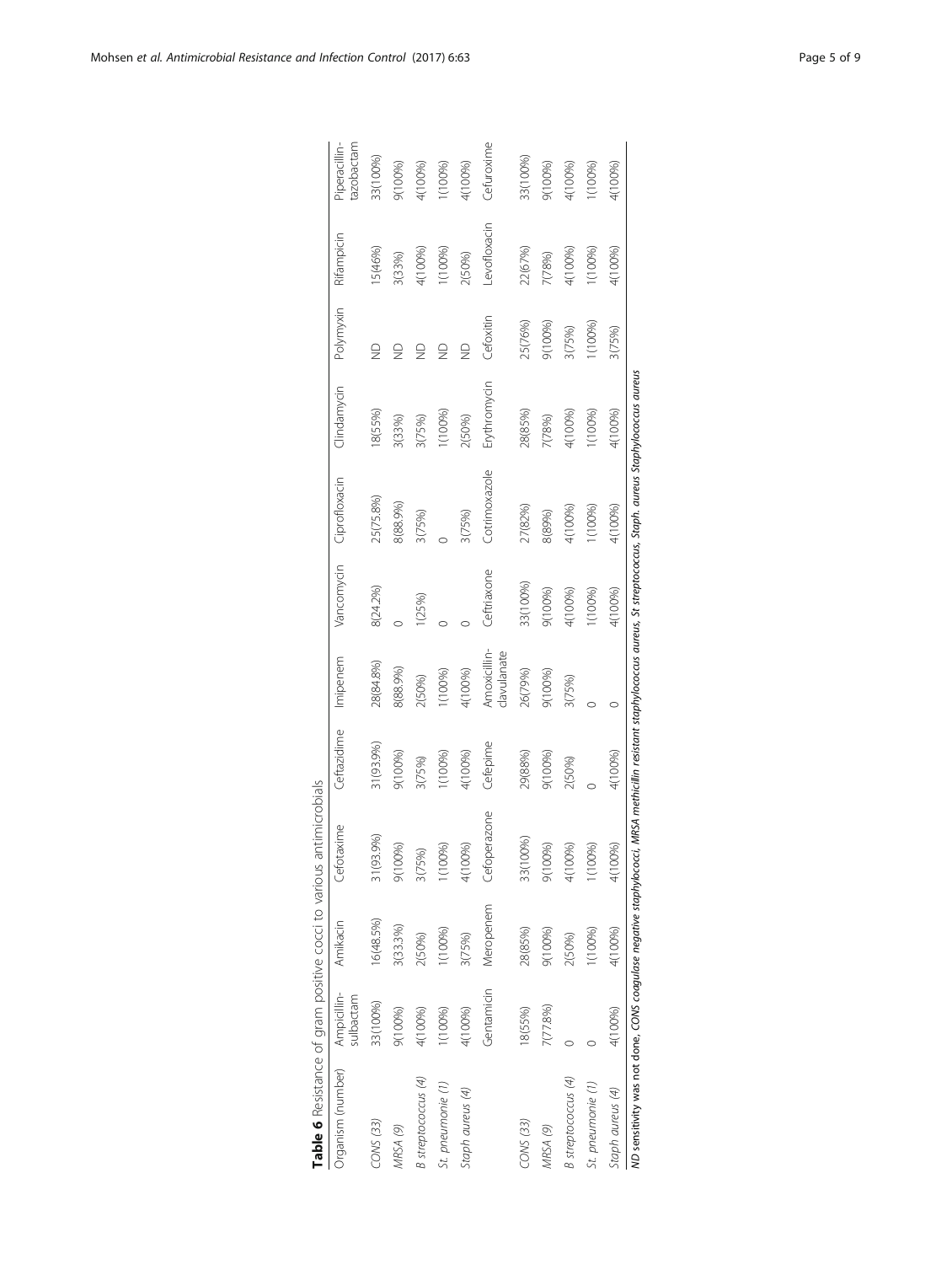tazobactam, 99%. Less resistance was evident to aminoglycosides, mainly amikacin (36%) and gentamicin (52%), as well as carbapenems (imipenem, 26% and meropenem, 64%). Least resistance to quinolones (levofloxacin, 24%). Gram positive cocci showed highest resistance to ampicillins (amoxicillin-sulbactam, 100% and amoxicillin-clavulanate, 75%), cephalosporins (ceftazidime, 94%, cefoperazone, 100%, cefepime, 86%, ceftriaxone, 100%, cefuroxime, 100%, cefoxitin, 80%), carbapenems (imipenem, 84%, meropenem, 86%), piperacillin-tazobactam (100%), and erythromycin (86%). Less resistance was evident to aminoglycosides (amikacin, 49%, gentamicin, 57%), quinolones (ciprofloxacin, 77%, levofloxacin, 75%), clindamycin (53%), and rifampicin (49%). Least resistance among gram positive bacteria was found to vancomycin (18%). Multidrug resistance was detected in 67 cases; 18 with EOS and 49 with LOS, and in 92 (37.6%) cultures, mainly among gram negative isolates (78/92).

### **Discussion**

Neonatal sepsis, a life-threatening condition, needs immediate empirical antimicrobial therapy. It is important to choose an antibiotic combination that covers the most common pathogens [\[15\]](#page-7-0). Blood culture remains the gold standard for diagnosis of neonatal sepsis, despite its low sensitivity which may be due to small volume of blood sample, or empirical antibiotics prior to sampling [[16](#page-7-0)].

We observed the emergence of multi drug resistance among cases of EOS, which has not been frequently mentioned. A previous study from India stated that multidrug resistant organisms were leading causes of early as well as late onset sepsis [\[17](#page-7-0)]. Even studies from Egypt addressing this problem studied multi drug resistance either collectively [[18\]](#page-7-0) or in relation to late onset sepsis only [\[19](#page-7-0)]. The worrisome rise in levels of antimicrobial resistance among pathogens retrieved from NICUs highlight the needs for better understanding of the problem of early onset sepsis and implementing strategies to combat, especially in countries with limited resources [[20\]](#page-7-0).

In the current study, the overall incidence of suspected sepsis was 32.9%. These results are comparable to other studies from Egypt [[21](#page-7-0), [22\]](#page-7-0), but are better than a previous report in 2001 wherein the rate of sepsis exceeded 50% [\[23](#page-7-0)], which may be due to better awareness and adherence to infection control measures.

In this study, the overall mortality in septic neonates was 22.3%. This value is lower than sepsis related deaths reported in other studies from Egypt [[21](#page-7-0), [23](#page-7-0)], however, several studies reviewed from different developing countries showed a wide range of infection related neonatal mortality ranging between 8 and 80% [[24\]](#page-7-0). A sepsis related mortality of 19% was reported in studies from east Africa [[25](#page-7-0), [26](#page-7-0)].

In this work, the incidence of LOS was higher than that of EOS. Comparable findings were reported in other studies from Egypt and South Africa [[21, 27](#page-7-0)]. The opposite was found in studies from Nepal [\[28](#page-7-0)] and Iran [\[29](#page-7-0)].

Suspected sepsis was confirmed by blood culture, yielding different bacterial growths in only 166/388 cultures (42.8%). This rate is in the vicinity to those of other studies from Egypt [[21\]](#page-7-0) and other developing African and Asian countries [[25, 30\]](#page-7-0). Despite being the gold standard for diagnosing sepsis, blood cultures suffer from low sensitivity, postulated reasons include prior use of antibiotics, insufficient or wrong sampling, poor transport conditions, and slow-growing or fastidious bacteria [\[31](#page-7-0)]. Also, some culture negative patients might be due to non-bacterial causes as fungi, viruses and parasites [\[32\]](#page-7-0). ETA cultures yielded matching results to blood cultures in 38% of simultaneous cultures and grew different organisms in 29% of cases. Authors showed ETA cultures to be of no value in predicting pathogens causing septicemia in ventilated infants [[33](#page-7-0)]. Higher percentages of matching cultures in this study may be explained by higher simultaneous negative cultures.

Gram negative bacilli were more frequently encountered than gram positive cocci, with Klebsiella pneumoniae being the most commonly isolated organism both in blood and ETA cultures (42% and 41% respectively),. These results were consistent in multiple reports from Egypt over two decades [[22, 34](#page-7-0), [35\]](#page-7-0). However, other reports from Egypt showed CONS as the leading cause of sepsis in 2006 [[36\]](#page-7-0), 2010/2011 [\[37\]](#page-7-0), and 2011/2012 [[21\]](#page-7-0). These results support the fact that the diversity of organisms causing sepsis varies from region to another and changes over time even in the same place [\[38\]](#page-7-0).

The frequency of gram negative pathogens varied from 31% to 63% with Klebsiella pneumoniae, Pseudomonas aeruginosa and Escherichia coli being the predominant organisms in almost all countries of Latin America [[39\]](#page-7-0). Several other studies in a diversity of developing countries showed that gram negative bacteria were responsible for most cases of neonatal sepsis [[29, 30](#page-7-0), [40](#page-7-0), [41\]](#page-7-0). Although some authors state that gram-positive bacteria are the most commonly encountered in NICU patients [[42, 43\]](#page-7-0), yet case fatalities are highest for gram-negatives [\[44](#page-7-0)]. Others have indicated increasing incidence of gram-negative bacterial infections in NICUs [[45\]](#page-7-0).

Among gram negative organisms, Klebsiella pneumoniae is increasingly emerging as a common bacteria in hospital settings [[46\]](#page-8-0).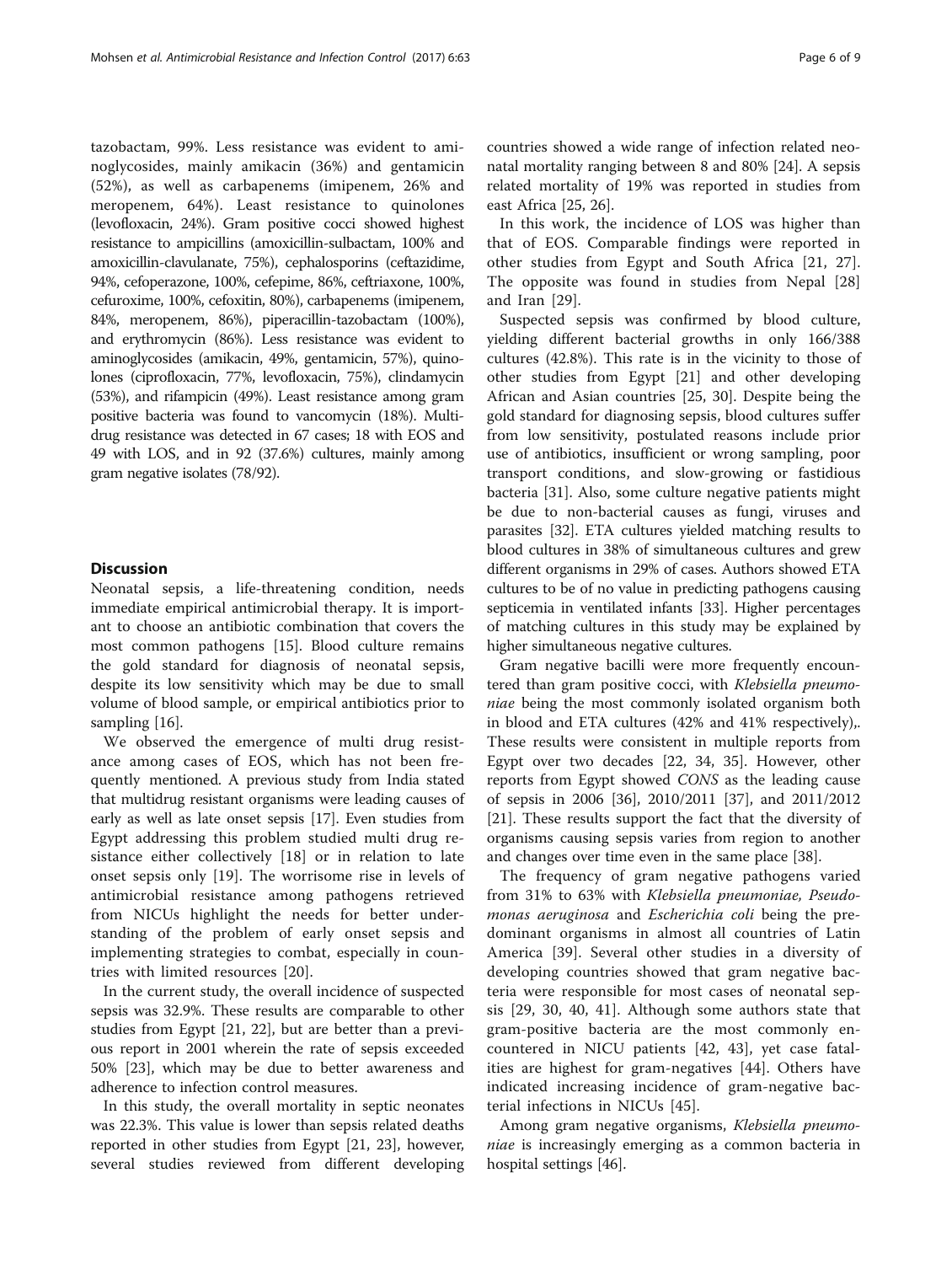The first line of empirical treatment in this NICU is Ampicillin-sulbactam combined with cephalosporins or aminoglycosides. In the absence of clinical improvement, antibiotics are changed to carbapenems and vancomycin until the blood culture results are available. Quinolones are used in culture-proven sepsis with multidrug resistant organisms. In this study, gram negative organisms were most resistant to ampicillins, cephalosporins, and piperacillin- tazobactam. Less resistance was observed to aminoglycosides and carbapenems with least resistance to levofloxacin. Several studies showed high resistance to ampicillin and amoxicillin, aminoglycosides, and different classes of cephalosporins [\[41,](#page-7-0) [47\]](#page-8-0). Even within the aminoglycoside spectrum, some authors found amikacin (which was less used in their units) more sensitive than gentamicin (which was more commonly used) [\[47](#page-8-0)]. Two studies in sub-Saharan Africa and Asia revealed resistance of the two common pathogens Klebsiella and Staphylococcus aureus to almost all commonly used antibiotics in one study [[48\]](#page-8-0), and Klebsiella pneumoniae median resistance to ampicillins and cephalosporins in 94 and 84% of cases in Asia and 100 and 50% in Africa [[49\]](#page-8-0) in the other study. Although short courses of antimicrobials as carbapenems and cephalosporins especially third generation cover a broad spectrum of bacteria, yet their extended use caused the emergence of extended spectrum β lactamase producing gram negative bacteria. This confers resistance to penicillins and cephalosporins and often coexisting with resistance to other categories of antibiotics as quinolones and aminoglycosides [[50](#page-8-0)–[53\]](#page-8-0). In Egypt, gram negative bacteria were resistant to ampicillin, amoxicillin clavulanate and cephalosporins, with highest sensitivity to either or both carbapenems and quinolones [[21, 35, 37\]](#page-7-0).

The increasing multidrug resistant gram negative bacteria with relative deficiency of new antibiotics to combat led to the revival of other classes of drugs as polymyxins, which are active against Acinetobacter species, Pseudomonas aeruginosa, Klebsiella species, and Enterobacter species [\[54](#page-8-0)].

In this work, gram positive organisms were most resistant to ampicillins (mainly ampicillin-sulbactam), a wide variety of cephalosporins (ceftazidime, cefoperazone, cefepime, ceftriaxone, cefoxitime, cefuroxime), carbapenems, piperacillin-tazobactam, and erythromycin. They were less resistant to aminoglycosides, quinolones, clindamycin, and rifampicin and least resistant to vancomycin.

In one study in India, rifampicin was effective against Staphylococcus aureus [\[55\]](#page-8-0). Other drugs as erythromycin show rising resistance among streptococci species (mainly group B streptococci, group A streptococci, Streptococcus pyogenes, and Streptococcus pneumoniae) and Staphylococcus aureus [[56](#page-8-0)]. Similarly, in current work, erythromycin resistance was highest against Streptococcus pneumoniae, group B streptococci. There is an increasing incidence of multi drug resistant gram positive organisms [\[57\]](#page-8-0), as well as increasing vancomycin resistant isolates [\[58](#page-8-0)], however; vancomycin still is an important first-line antimicrobial for treatment of serious infections as Methicillin-Resistant Staphylococcus aureus [[59](#page-8-0)]. In our study, we found high resistance to fluoroquinolones among gram positive organisms. This resistance is emerging due to their extensive and increasing use in medical practice and was stated in the literature to be greatest in Staphylococcus aureus isolates especially methicillin resistant strains [\[60\]](#page-8-0).

#### Conclusion

This study demonstrated a high prevalence of gram negative bacilli sepsis and tracheal colonization. Both gram negative bacilli and gram positive cocci were highly resistant to multiple broad-spectrum antimicrobials. Resistance was the highest against antibiotics used frequently in the NICU as the first line or the second line empirical treatment. It is worrisome to discover that pan drug resistance was not restricted to LOS; infants admitted from the community with early onset sepsis had a high resistance index to the multiple antibiotics. Of note, antibiotics in Egypt are available over the counter and do not require a physician's prescription. This study calls for global regulations to restrict the use of antimicrobials in the community as well as in the hospital setting.

#### Abbreviations

CLSI: Clinical and Laboratory Standards Institute; EOS: Early onset sepsis; ETA: Endotracheal aspirate; LIA: Lysine iron agar; LOS: Late onset sepsis; MDR: Multi drug resistance; MIO: Motility indole ornithine; NICU: Neonatal ntensive Care Unit; PMN: Polymorph nuclear leucocytes; spp.: Species; SPSS: Statistical Package for Social Science; TSI: Triple sugar iron

#### Funding

This work did not receive any funding from any source.

#### Availability of data and materials

The raw data can be made available to interested researchers by the authors of this article if requested.

#### Authors' contributions

LM designed the study and reviewed the manuscript for important intellectual content. NR analyzed the data and wrote the manuscript. DS took part in data analysis and reviewed the manuscript. MMA performed experimental works. DA and NS were responsible for collecting the data. HA critically revised the manuscript and participated in writing. All authors read and approved the final manuscript.

#### Competing interests

The authors declare they have no competing interests.

Consent for publication Not applicable.

#### Ethics approval and consent to participate

Due to the retrospective nature of the current study, no informed concent was taken from the caregivers of neonates included, however, consent for sample withdrawal was not required as they are part of routine management. This work has been approved by the Ethical Committee of Cairo University Children Hospital.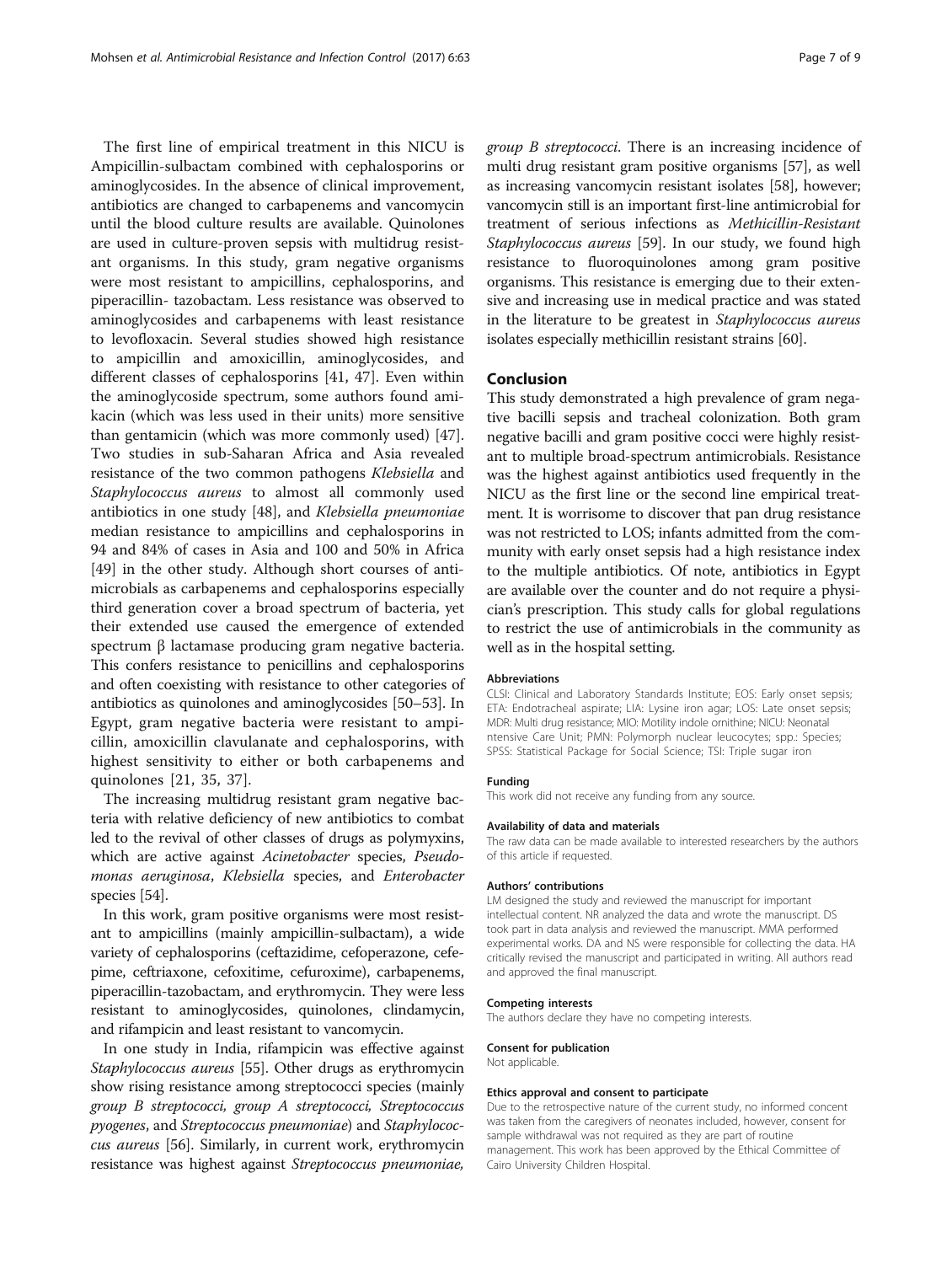### <span id="page-7-0"></span>Publisher's Note

Springer Nature remains neutral with regard to jurisdictional claims in published maps and institutional affiliations.

#### Author details

<sup>1</sup>Department of Pediatrics, Faculty of Medicine, Cairo University, Cairo, Egypt. <sup>2</sup> Department of Clinical and Chemical Pathology, Cairo University, Cairo, Egypt. <sup>3</sup>Division of Neonatology, the George Washington University and Children's National Health System, 900 23rd Street, N.W. Suite G2092, Washington, DC 20037, USA. <sup>4</sup>New Children Hospital, (Abu El Rish), Cairo University Hospitals, Ali Basha Ebrahim, PO Box 11562, Cairo, Egypt.

#### Received: 7 April 2017 Accepted: 9 June 2017 Published online: 13 June 2017

#### References

- 1. Afroza S. Neonatal sepsis- a global problem: an overview. Mymensingh Med J. 2006;15(1):108–14.
- 2. Goldstein B, Giroir B, Randolph A. International consensus conference on pediatric sepsis. International pediatric sepsis consensus conference: definitions for sepsis and organ dysfunction in pediatrics. Pediatr Crit Care Med. 2005;6(1):2–8.
- 3. Edwards MS, Baker CJ. Sepsis in the newborn. In: Gershon AA, Hotez PJ, Katz SL, editors. Krugman's infectious diseases of children. Philadelphia: Mosby; 2004. p. 545.
- 4. Bizzarro MJ, Dembry LM, Baltimore RS, Gallagher PG. Changing patterns in neonatal Escherichia coli sepsis and ampicillin resistance in the era of intrapartum antibiotic prophylaxis. Pediatrics. 2008;121(4):689–96.
- 5. Tallur SS, Kasturi AV, Nadgir SD, Krishna BV. Clinico-bacteriological study of neonatal septicemia in Hubli. Indian J Pediatr. 2000;67(3):169–74.
- 6. Karunasekera KA, Pathirana D. A preliminary study on neonatal septicaemia in a tertiary referral hospital paediatric unit. Ceylon Med J. 1999;44(2):81–6.
- 7. Karthikeyan G, Premkumar K. Neonatal sepsis: Staphylococcus aureus as the predominant pathogen. Indian J Pediatr. 2001;68(8):715–7.
- 8. Malik AS, Pennie RA. Early onset neonatal septicaemia in a level II nursery. Med J Malaysia. 1994;49(1):17–23.
- 9. Mahmood A, Karamat KA, Butt T. Neonatal sepsis: high antibiotic resistance of the bacterial pathogens in a neonatal intensive care unit in Karachi. J Pak Med Assoc. 2002;52(8):348–50.
- 10. Rodwell RL, Leslie AL, Tudehope DI. Early diagnosis of neonatal sepsis using a hematologic scoring system. J Pediatr. 1988;112(5):761–7.
- 11. Villari P, Sarnataro C, Lacuzio L. Molecular epidemiology of Staphylococcus epidermidis in a neonatal intensive care unit over a three year period. J Clin Microbiol. 2000;38(5):1740–6.
- 12. Miller M, Holmes HT, Krisher K. Susceptibility test methods: dilution and disc diffusion methods. In: Murray PR, Pfaller MA, Jorgensen JH, Yolken RH, editors. Manual of clinical microbiology, vol. 118. 8th ed; 2003. p. 1526–43.
- 13. Clinical and Laboratory Standards Institute. Performance standards for antimicrobial susceptibility testing; twenty- fifth informational supplement (M100-S25). Wayne: Clinical and Laboratory Standards Institute; 2015.
- 14. Magiorakos AP, Srinivasan A, Carey RB, Carmeli Y, Falagas ME, Giske CG, et al. Multi drug-resistant, extensively drug-resistant and pan drug-resistant bacteria: an international expert proposal for interim standard definitions for acquired resistance. Clin Microbiol Infect. 2012;18(3):268–81.
- 15. Taheri PA, Eslamieh H, Salamati P. Is ceftizoxime an appropriate surrogate for amikacin in neonatal sepsis treatment? A randomized clinical trial. Acta Med Iran. 2011;49(8):499–503.
- 16. Kalathia MB, Shingala PA, Parmar PN, Parikh YN, Kalathia IM. Study of umbilical cord blood culture in diagnosis of early-onset sepsis among newborns with high-risk factors. J Clin Neonatol. 2013;2(4):169–72.
- 17. Viswanathan R, Singh AK, Basu S, Chatterjee S, Sardar S, Isaacs D. Multi-drug resistant gram negative bacilli causing early neonatal sepsis in India. Arch Dis Child Fetal Neonatal Ed. 2012;97(3):F182–7.
- 18. Awad HA, Mohamed MH, Badran NF, Mohsen M, Abd-Elrhman AS. Multidrug-resistant organisms in neonatal sepsis in two tertiary neonatal ICUs, Egypt. J Egypt Public Health Assoc. 2016;91(1):31–8.
- 19. Aamir MM, Abu El Wafa WM, Ali AE, Hamouda HM, Mourad FE. Prevalence of multidrug resistant bacteria causing late-onset neonatal sepsis. Int J Curr Microbiol App Sci. 2015;4(5):172–90.
- 20. Chaurasia S, Sankar MJ, Agarwal R, Yadav CP, Arya S, Investigators of the Delhi Neonatal Infection Study (DeNIS) collaboration.

Characterization and antimicrobial resistance of sepsis pathogens in neonates born in tertiary care centres in Delhi, India: a cohort study. Lancet Glob Health. 2016;4:e752–60.

- 21. Moore KL, Kainer MA, Badrawi N, Afifi S, Wasfy M, Bashir M, et al. Neonatal sepsis in Egypt associated with bacterial contamination of glucosecontaining intravenous fluids. Pediatr Infect Dis J. 2005;24(7):590–4.
- 22. Shehab El-Din ER, El-Sokkary MA, Bassiouny MR, Hassan R. Epidemiology of neonatal sepsis and implicated pathogens: a study from Egypt. Biomed Res Int. 2015; doi:[10.1155/2015/509484](http://dx.doi.org/10.1155/2015/509484).
- 23. Mohammed D, El Seifi OS. Bacterial nosocomial infections in neonatal intensive care unit, Zagazig university hospital, Egypt. Egyptian Pediatric Association Gazette. 2014;62:72–9.
- 24. Thaver D, Zaidi AK. Burden of neonatal infections in developing countries: a review of evidence from community-based studies. Pediatr Infect Dis J. 2009;28(1):3–9.
- 25. Mugalu J, Nakakeeto MK, Kiguli S, Kaddu-Mulindwa DH. Aetiology, risk factors and immediate outcome of bacteriologically confirmed neonatal septicaemia in Mulago hospital, Uganda. Afr Health Sci. 2006;6(2):120–6.
- 26. Singh SA, Dutta S, Narang A. Predictive clinical scores for diagnosis of late onset neonatal septicemia. J Trop Pediatr. 2003;49(4):235–9.
- 27. Motara F, Ballot DE, Perovic O. Epidemiology of neonatal sepsis at Johannesburg hospital. S Afr J Epidemiol Infect. 2005;20(3):90–3.
- 28. Jain NK, Jain VM, Maheshwari S. Clinical profile of neonatal sepsis. Kathmandu Univ Med J. 2003;1(2):117–20.
- 29. Movahedian AH, Moniri R, Mosayebi Z. Bacterial culture of neonatal sepsis. Iranian J Public Health. 2006;35(4):84–9.
- 30. Ahmed AS, Chowdhury MA, Hoque M, Darmstadt GL. Clinical and bacteriological profile of neonatal septicemia in a tertiary level pediatric hospital in Bangladesh. Indian Pediatr. 2002;39(11):1034–9.
- 31. Lever A, Mackenzie I. Sepsis: definition, epidemiology, and diagnosis. BMJ. 2007;335(7625):879–83.
- 32. Blanco J, Muriel-Bombin A, Sagredo V, Taboada F, Gandia F, Tamayo L, et al. Incidence, organ dysfunction and mortality in severe sepsis: a Spanish multicentre study. Crit Care. 2008;12(6):R158.
- 33. Slagle TA, Bifano EM, Wolf JW, Gross SJ. Routine endotracheal cultures for the prediction of sepsis in ventilated babies. Arch Dis Child. 1989;64(1 Spec No):34–8.
- 34. El Badawy A, El Sebaie D, Khairat S, Fouad S. A study of microbiological pattern of neonatal sepsis. Alexandria J Pediatr. 2005;19(2):357–67.
- 35. Fahmey SS. Early-onset sepsis in a neonatal intensive care unit in Beni Suef, Egypt: bacterial isolates and antibiotic resistance pattern. Korean J Pediatr. 2013;56(8):332–7.
- 36. Abd el Haleim MM, Nawar NN, Abd el Rahman EM, Abo Hussein HH, Kamel NR. Epidemiologic and microbacteriologic study of neonatal septicaemia in Cairo University neonatal intensive care units. Res J Med Med Sci. 2009;4(1):67–77.
- 37. El Feky EA. Abd el Rahman Z, Mansi YA. Retrospective analysis of neonatal bacteremia and antimicrobial resistance pattern in neonatal intensive care unit. Res J Med Med Sci. 2011;6(2):62–8.
- 38. Shrestha S, Adhikari N, Rai BK, Shreepaili A. Antibiotic resistance pattern of bacterial isolates in neonatal care unit. J Nepal Med Assoc. 2010;50(180):277–81.
- 39. Berezin EN. Solorzano F; Latin America working group on bacterial resistance. Gram negative infections in pediatric and neonatal intensive care units in Latin America. J Infect Dev Ctries. 2014;8(8):942–53.
- 40. Aftab R, Iqbal I. Bacteriological agents of neonatal sepsis in NICU at Nishtar Hospital Multan. J Coll Physicians Surg Pak. 2006;16(3):216–9.
- 41. Rahman S, Hameed A, Roghani MT, Ullah Z. Multidrug resistant neonatal sepsis in Peshawar, Pakistan. Arch Dis Child Fetal Neonatal Ed. 2002;87(1):F52–4.
- 42. Anwer SK, Mustafa S, Pariyani S, Ashraf S, Taufiq KM. Neonatal sepsis: an etiologic study. J Pak Med Assoc. 2000;50(3):91–4.
- 43. Robillard PY, Nabeth P, Hulsey TC, Sergent MP, Perianin J, Janky E. Neonatal bacterial septicemia in a tropical area. Four-year experience in Guadeloupe (French West Indies). Acta Paediatr. 1993;82(8):687–9.
- 44. Stoll BJ, Hansen N, Fanaroff AA, Wright LL, Carlo WA, Ehrenkranz RA, et al. Late onset sepsis in very low birth weight neonates: the experience of the NICHD Neonatal Research Network. Pediatrics. 2002;110(2Pt1):285–91.
- 45. Nambiar S, Singh N. Change in epidemiology of health care associated infections in a neonatal intensive care unit. Pediatr Infect Dis J. 2002;21(9):839–42.